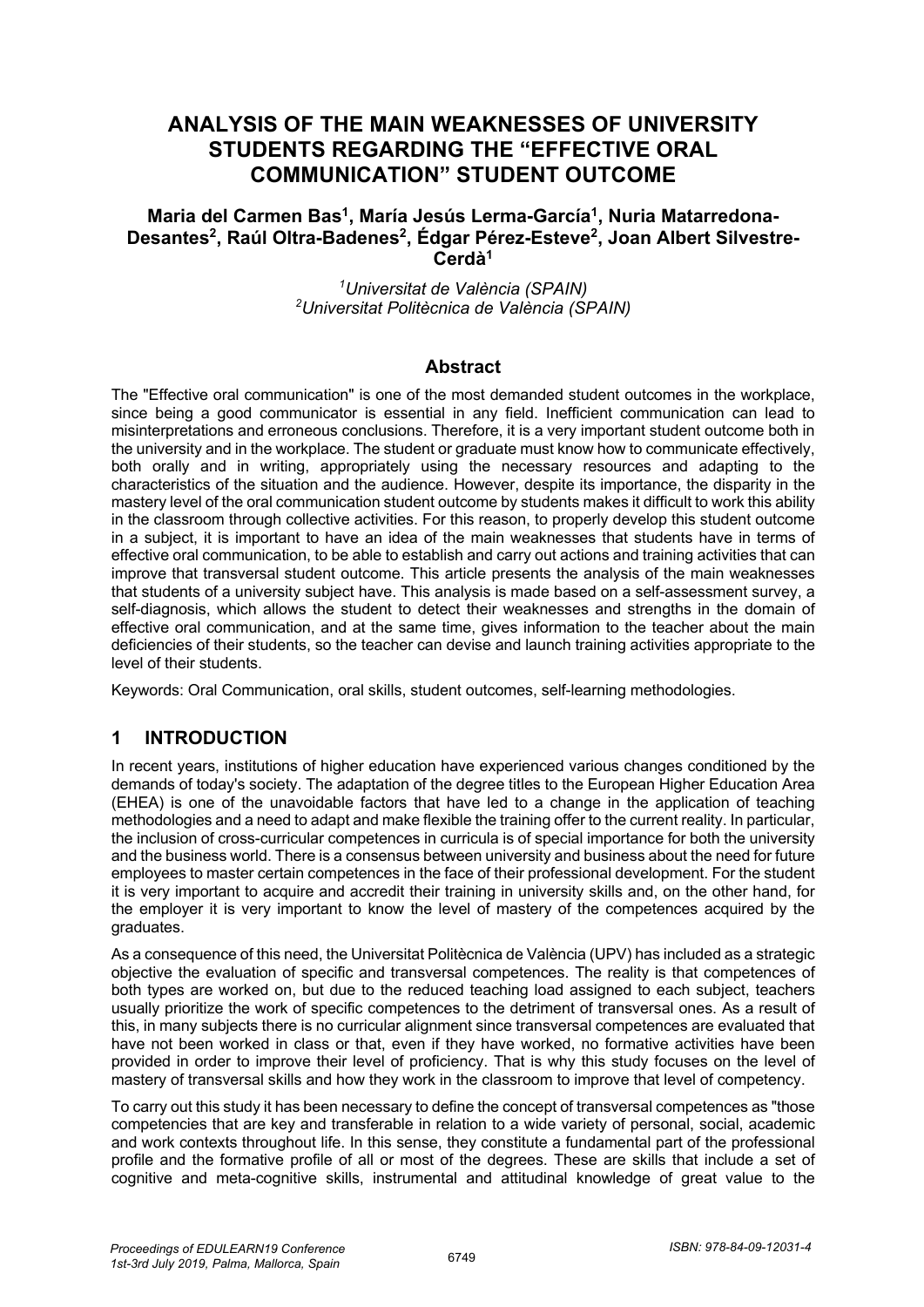knowledge society [1]. It is, therefore, a very complex know-how, so it is necessary to specify them in more specific learning outcomes. Therefore, it will be necessary to resort to methodological strategies that favor the change of roles. It is no longer possible to use a 'traditional' methodology based on lectures and problems that the teacher solves in the classroom. Even laboratory practices must change their approach to achieve new objectives and ensure that students acquire a set of skills that, in general, were not previously taken into account or evaluated, such as the ability to work in groups, the ability to to make oral presentations, etc. [2]. To achieve the competences, it is necessary to carry out training actions. These actions should be based on active methodologies for the formation of competences and methods of student participation that generate a deeper, more meaningful and lasting learning [3].

The present study of teaching innovation aims to work on the transversal competence "Effective Oral Communication" that seems to be one of the competences in which there is a greater consensus regarding the importance it has for future graduates. According to the institutional project developed by the UPV, communicating effectively means having developed the ability to transmit knowledge and express ideas and arguments in a clear, rigorous and convincing way, both orally and in writing, using appropriate resources appropriately and adapting to the circumstances and to the type of public. It is important to differentiate two dimensions within this competence: oral and written communication [4].

The mastery of the competence of effective communication implies the effectiveness in the communication of ideas, knowledge and feelings through the word and the writing both in conversational / written situations and in group activities and in public presentations before more or less numerous audiences [5]. Students who have access to the university have already acquired some instrumental baggage of techniques and strategies for good communication, but it is important that the university continues to work on that competence taking into account its important academic, professional and personal implications. From a strictly academic point of view, verbal and written interactions are the key to the teaching-learning process, since they facilitate collaborative activity, make possible the internalization of knowledge and are fundamental to achieve a good academic performance. In professional life it is essential to know how to transmit ideas, knowledge and feelings in a precise way to obtain greater efficiency. Finally, from a personal perspective, the fact of being able to speak in public with safety and without nervousness, as well as the ease of expressing oneself in writing without difficulties, entails an increase in personal security and reinforces self-esteem [6].

In general, we think that we dominate this competition due to the need we have to communicate information between us. However, in many situations there is a great difference between what we intend to say and the message that reaches the recipient. That is why students face the development of this competition with very different levels of mastery due to the different innate abilities and the different acquisition rhythms of this competition. In addition, this disparity can be accentuated if the students are enrolled in degrees and in different cycles. Therefore, different problems arise in terms of the acquisition of this transversal competence:

- What level of initial proficiency of this cross-disciplinary competence do students from different degrees and cycles have?
- How does such competition work in class?
- What assessment / diagnostic tools are used to analyze the proficiency level of the competition?
- Are there support and improvement tools that guide the student to the acquisition / improvement of the competence?
- What training activities should be proposed to improve mastery of the competition?

In this study we have addressed the first of the problems presented above, trying to find out what is the level of mastery of the competition at the beginning of the course. In this way, the main weaknesses can be identified, and thus, formative actions adapted to the needs of the students can be established.

The work presented here focuses on a subject taught at the UPV, specifically the subject "Audits of Quality Management Systems and Food Safety" that is taught in the first course of the Master in food safety and quality management.

This is an optional subject, which is really divided in two, of 2.5 credits each one.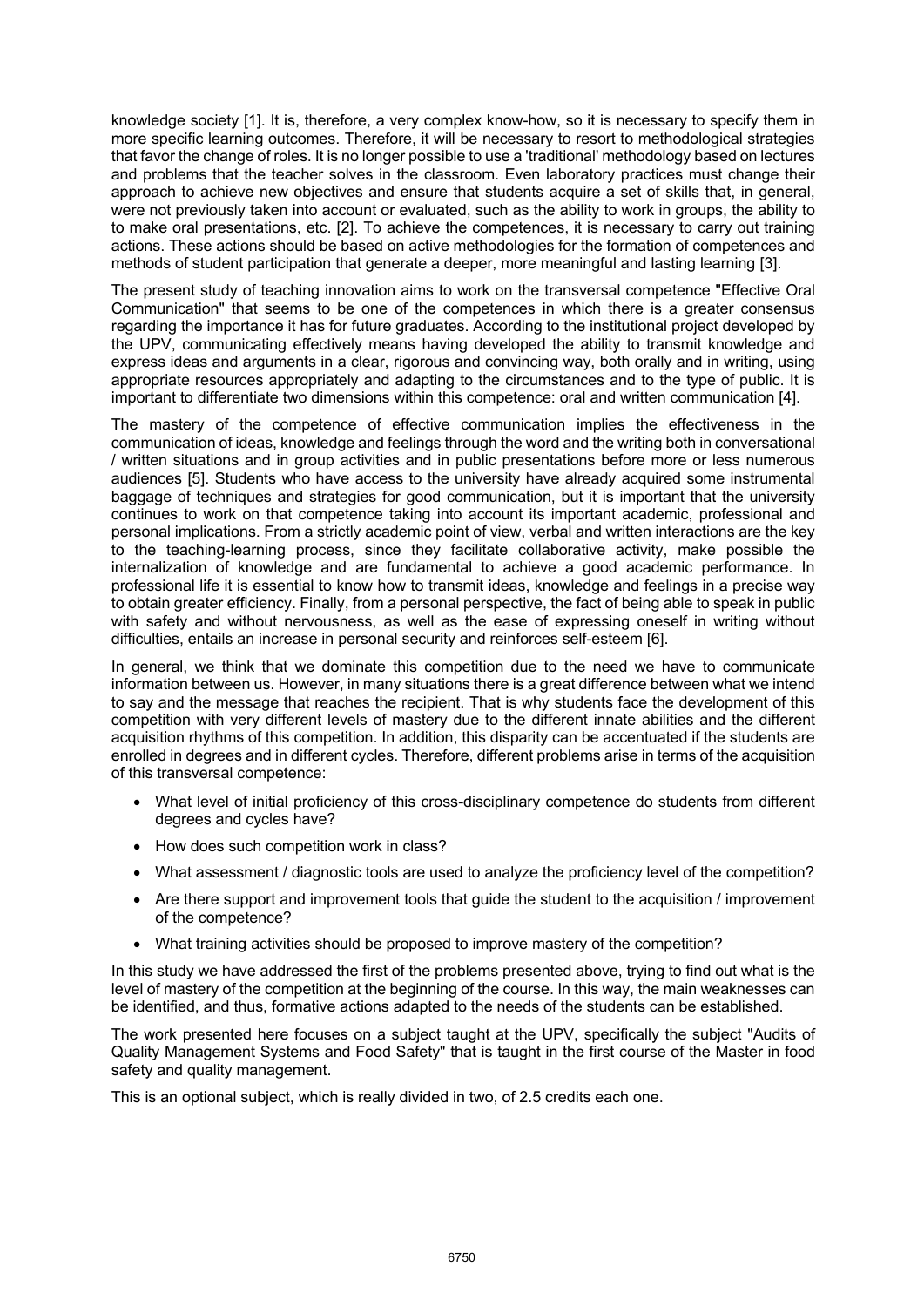# **2 METHODOLOGY**

To obtain the results, a survey was carried out in the frame of PIMECOE project [7]. The survey consists of 6 categories, with a total of 45 questions, distributed in the 6 categories as follows:

- 1 Personal disposition towards communication 7
- 2 Quality of the presentation content 6
- 3 Structure of the speech 3
- 4 Verbal language: semantic, syntactic and orthographic 7
- 5 Correction − Non-verbal language 12
- 6 Presentation tools 10

The questions formulated for each one of the different categories are listed below.

#### **2.1 Personal disposition towards communication**

When you are in a situation in which some kind of oral communication occurs (conversation between colleagues, conversation with teachers, oral presentations, debates, etc.):

|  |  |  |  |  |  | 1 Do you have a favourable attitude towards the speaker? |  |
|--|--|--|--|--|--|----------------------------------------------------------|--|
|--|--|--|--|--|--|----------------------------------------------------------|--|

- 2 Do you participate in the dialogue?
- 3 Do you favour the participation of other colleagues through your words and attitudes?
- 4 Do you accept the other points of view?
- 5 Do you seek to express yourself in such a way that the message is not racist, sexist, classist, etc?
- 6 Do you question your own point of view on that subject?
- 7 Do you accept the criticisms and show a respectful attitude to the one who transmits them to you?

### **2.2 Quality of the presentation content**

When you perform an oral presentation,

|   | To what degree is the information you transmit relevant?                                    |
|---|---------------------------------------------------------------------------------------------|
|   | Do you transmit the information in a way that is easily understandable by the recipients?   |
| 3 | Do you support your ideas by using examples, analogies and / or metaphors?                  |
| 4 | To what extent do you encourage participation and debate through questions to the audience? |
| 5 | Do you do it accurately, answering exactly what you are asking?                             |
| 6 | Do you base your answers based on theoretical frameworks, examples, reasoning, etc.?        |

### **2.3 Structure of the speech**

|   | Do the ideas presented follow a clear structure and a logical sequence?                                                                                    |
|---|------------------------------------------------------------------------------------------------------------------------------------------------------------|
|   | To what degree does the structure of your exhibition fit the set time?                                                                                     |
| 3 | To what degree does the organization of the contents and the illustration of your presentations<br>encourage the curiosity and motivation of the audience? |

### **2.4 Verbal language: semantic, syntactic and orthographic correction**

In your presentations,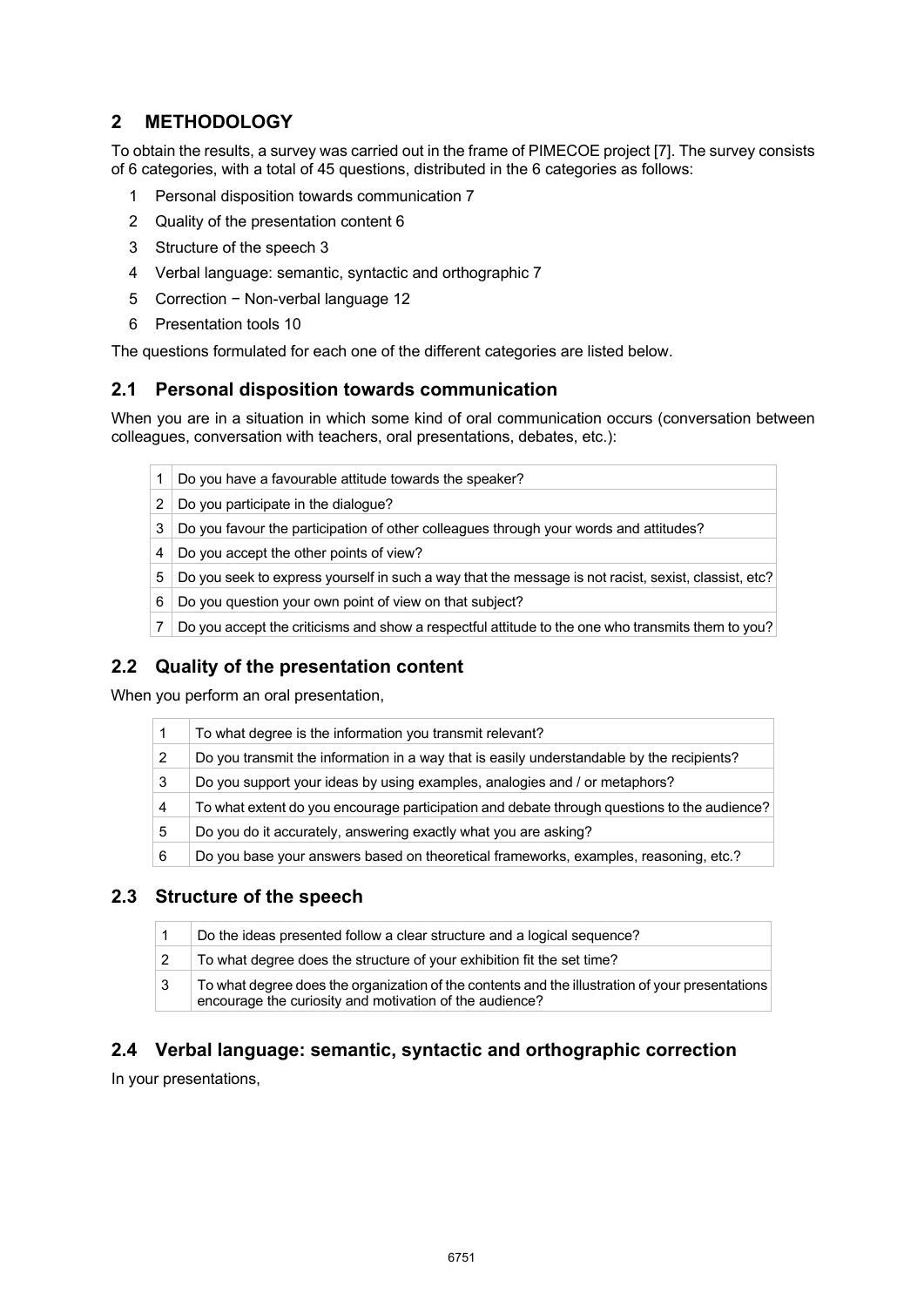- 1 Do you use a varied and rich vocabulary?
- 2 Do you incorporate specific vocabulary of your subject?
- 3 Do you use short, direct and meaningful phrases?
- 4 Do you avoid making grammatical errors (predicate subject agreement, *leismos*, *dequeísmos*, etc.)?
- 5 Do you avoid spelling mistakes?
- 6 Do you avoid the excessive use of filler words? (e.g. okay, uh, er, good, etc)
- 7 Do you adapt the vocabulary and terminology to the audience?

## **2.5 Non-verbal language**

When you perform an oral presentation,

|    | Do you show tranguillity and security?                                                                                                                                                                     |
|----|------------------------------------------------------------------------------------------------------------------------------------------------------------------------------------------------------------|
| 2  | Do you express yourself easily?                                                                                                                                                                            |
| 3  | Do you explain naturally, avoiding reciting from memory?                                                                                                                                                   |
| 4  | Do you pronounce and vocalize properly?                                                                                                                                                                    |
| 5  | Do you adapt the tone and volume of your voice to the speech?                                                                                                                                              |
| 6  | Does the speech develop at an appropriate pace?                                                                                                                                                            |
| 7  | Do you move naturally?                                                                                                                                                                                     |
| 8  | Are you looking for a visual contact with the audience alternating the look between the audience<br>and the presentation?                                                                                  |
| 9  | Do you use gestures that accompany the speech? For example, pointing in one direction or a<br>photograph, or stretching two fingers of the hand while saying that two key ideas will be<br>presented, etc. |
|    | 10 Do you avoid gestural tics or movements that can distract the public? For example, scratching,<br>playing with a pen or ring, brushing hair, putting on glasses, etc.                                   |
| 11 | Are you able to connect with your audience?                                                                                                                                                                |
| 12 | Do you consider the type of audience your message is aimed at to adapt verbal and non-verbal<br>language?                                                                                                  |

### **2.6 Presentation tools**

When you design the slides of your presentation,

| 1              | Do you take care of your personal image when you have to expose in public?                                                                                                                                                                             |
|----------------|--------------------------------------------------------------------------------------------------------------------------------------------------------------------------------------------------------------------------------------------------------|
| 2              | What is your degree of mastery of your usual presentation tool (For example, MS PowerPoint,<br>Prezi, Google Presentations, etc.)?                                                                                                                     |
| 3              | Do you select the background colors, type and size of the font you are going to use, so that they<br>are the most appropriate?                                                                                                                         |
| 4              | To what extent do you use images, videos or other visual support that contribute to a better<br>understanding of the discourse?                                                                                                                        |
| 5              | In what degree do you look for a balance between text and images, effects, transitions, etc?                                                                                                                                                           |
| 6              | To what extent do you design the presentation to emphasize / reinforce the key ideas of the<br>discourse so that the message arrives and is better understood?                                                                                         |
| $\overline{7}$ | To what extent do you include connectors, markers, etc. to help place the audience in the course<br>of the presentation? For example, by marking an index and an indicator that allows the public to<br>know in which point of the presentation it is. |
| 8              | To what extent do you reflect on the animations and transitions to be used?                                                                                                                                                                            |
| 9              | The means of support you use in the presentation (text, images, vocabulary, examples, etc.) to<br>what extent do you adapt them to the type of audience / context / schedule?                                                                          |
| 10             | To what degree do you use other means of support in a creative way, in addition to the<br>conventional ones?                                                                                                                                           |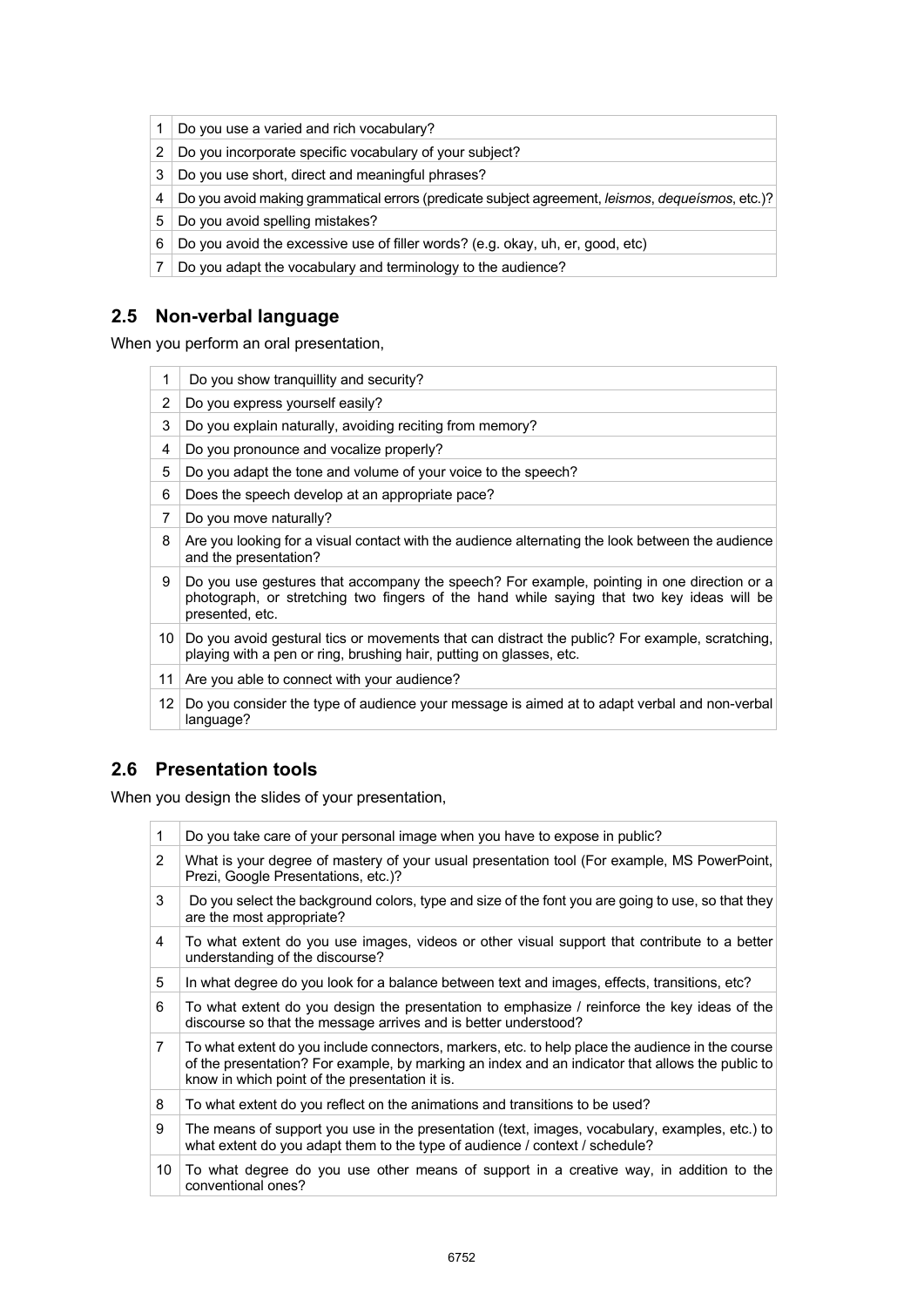The answer should be comprised between 1 and 5 (1 = never/nothing and  $5 =$  always/very much).

The self-diagnosis was sent to the students of the subject through a link to a survey developed in Google Forms [8] as part of the teacher innovation project PIMECOE [9]. 35 responses were obtained from the 35 students of the subject (a 100% response rate).

## **3 RESULTS**

The answers to each of the questions were scored from 1 to 5 (1 = never / nothing and 5 = always / very much.) Therefore, the questions that obtained the highest score were because the students had greater mastery in them.

With these scores, we could assess the answers based on the means. After reviewing the average results obtained, it is observed that the question that has received the lowest rating, and therefore reflects a greater weakness in the mastery of the alumni's competence is "To what extent of you encourage participation and debate through questions to the audience?" which obtained a 2.63 assessment.

The average assessment of the responses of the 35 students to each of the questions was 3.91. The questions that obtained an evaluation below that average, and that are therefore considered as the weakest aspects by the students are those reflected in the table below:

| Cat            | N°             | Question                                                                                                                                                                                                                                               | <b>Mean</b> |
|----------------|----------------|--------------------------------------------------------------------------------------------------------------------------------------------------------------------------------------------------------------------------------------------------------|-------------|
| 2              | 4              | To what extent do you encourage participation and debate through questions to the<br>audience?                                                                                                                                                         | 2,63        |
| 2              | 3              | Do you support your ideas by using examples, analogies and / or metaphors?                                                                                                                                                                             | 3,29        |
| 5              | 11             | Are you able to connect with your audience?                                                                                                                                                                                                            | 3,40        |
| 5              | $\overline{7}$ | Do you move naturally?                                                                                                                                                                                                                                 | 3,46        |
| 6              | 10             | To what degree do you use other means of support in a creative way, in addition to the<br>conventional ones?                                                                                                                                           | 3,54        |
| 5              | 1              | Do you show tranquillity and security?                                                                                                                                                                                                                 | 3,60        |
| 4              | 1              | Do you use a varied and rich vocabulary?                                                                                                                                                                                                               | 3,66        |
| 1              | 6              | Do you question your own point of view on that subject?                                                                                                                                                                                                | 3,69        |
| 5              | $\overline{2}$ | Do you express yourself easily?                                                                                                                                                                                                                        | 3,69        |
| 5              | 4              | Do you pronounce and vocalize properly?                                                                                                                                                                                                                | 3,69        |
| 5              | 6              | Does the speech develop at an appropriate pace?                                                                                                                                                                                                        | 3,69        |
| 2              | 6              | Do you base your answers based on theoretical frameworks, examples, reasoning, etc.?                                                                                                                                                                   | 3,71        |
| 4              | 6              | Do you avoid the excessive use of filler words? (e.g. okay, uh, good, etc)                                                                                                                                                                             | 3,74        |
| 5              | 3              | Do you explain naturally, avoiding reciting from memory?                                                                                                                                                                                               | 3,77        |
| 5              | 5              | Do you adapt the tone and volume of your voice to the speech?                                                                                                                                                                                          | 3,77        |
| 1              | 3              | Do you favor the participation of other colleagues through your words and attitudes?                                                                                                                                                                   | 3,80        |
| 2              | 5              | Do you do it accurately, answering exactly what you are asking?                                                                                                                                                                                        | 3,80        |
| 3              | 3              | To what degree does the organization of the contents and the illustration of your<br>presentations encourage the curiosity and motivation of the audience?                                                                                             | 3,80        |
| 6              | 8              | To what extent do you reflect on the animations and transitions to be used?                                                                                                                                                                            | 3,80        |
| 1              | $\overline{2}$ | Do you participate in the dialogue?                                                                                                                                                                                                                    | 3,83        |
| 6              | $\overline{7}$ | To what extent do you include connectors, markers, etc. to help place the audience in the<br>course of the presentation? For example, by marking an index and an indicator that allows<br>the public to know in which point of the presentation it is. | 3,86        |
| $\overline{2}$ | $\overline{2}$ | Do you transmit the information in a way that is easily understandable by the recipients?                                                                                                                                                              | 3,89        |